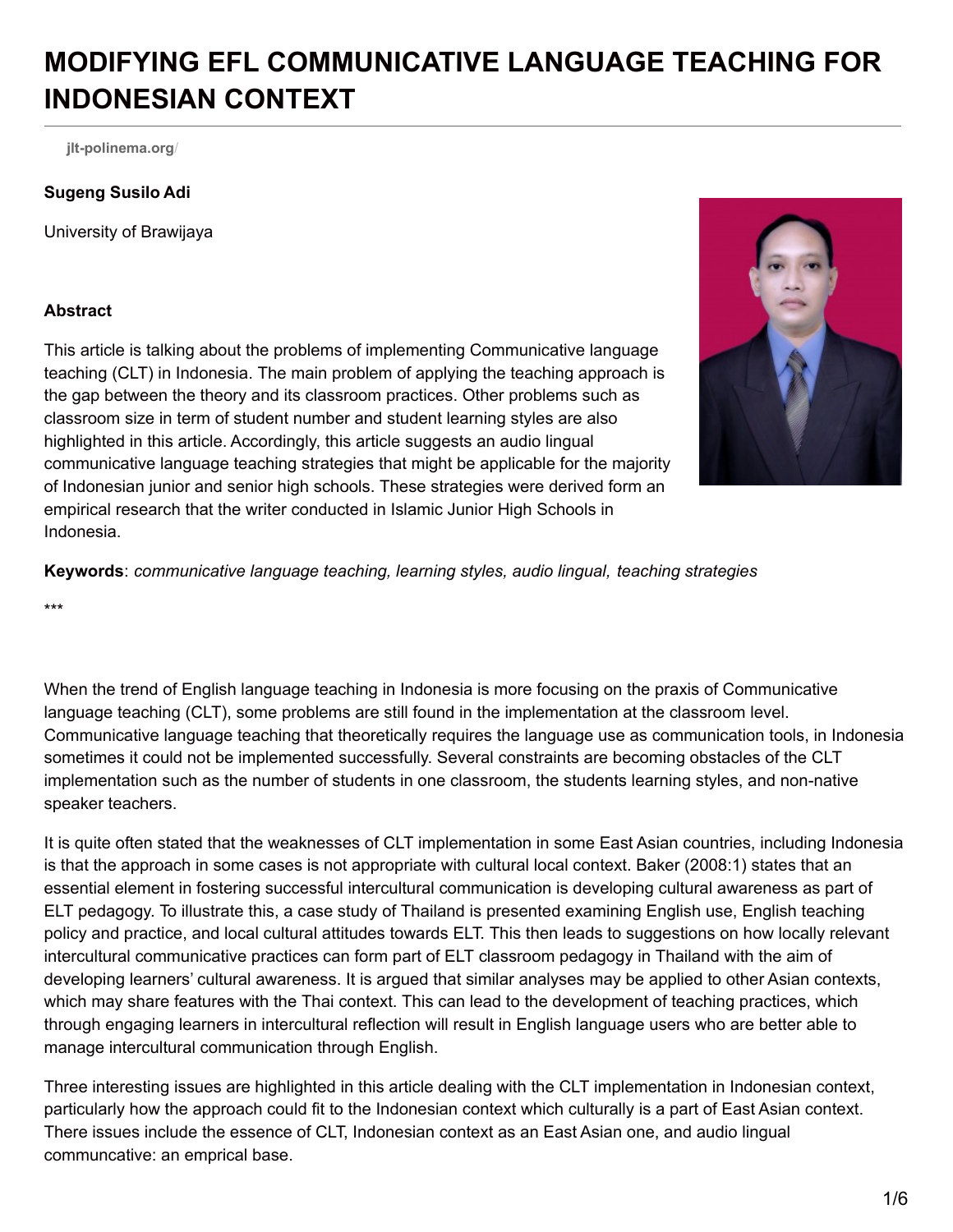#### **Communicative language teaching: the essence**

The essence of Communicative language teaching (CLT) is teaching language for communication. Richards (2006: 5-23) says that Communicative language teaching is generally regarded as an approach to language teaching which reflects a certain model or research paradigm, or a theory. This language teaching approach is based on the theory that the primary function of language use is communication. Its primary goal is for learners to develop communicative competence ability. Furthermore, he adds that as far as theories of learning and effective strategies in teaching are concerned, CLT does not adhere to one particular theory or method. It draws its theories about learning and teaching from a wide range of areas such as cognitive science, educational psychology, and second language acquisition (SLA). CLT methodologies embrace an eclectic approach to teaching, which means they borrow teaching practices from a wide array of methods that have been found effective and that are in accordance with principles of learning as suggested by research findings in research in SLA and cognitive psychology. Its openended or principle-based approach allows for a great deal of flexibility, which makes it adaptable to many individual programmatic and learner needs and goals.

Savignon (2012: 212) says that communicative language teaching requires several principles in its classroom practices, they are: *(1).* Language teaching is based on a view of language as communication. That is, language is seen as a social tool which speakers and writers use to make meaning; we communicate about something to someone for some purpose, either orally or in writing. *(2).* Diversity is recognized and accepted as part of language development and use in second language learners and users as it is with first language users. *(3).* A learner's competence is considered in relative, not absolute, terms of correctness. *(4).* More than one variety of a language is recognized as a model for learning and teaching. *(5).* Culture is seen to play an instrumental role in shaping speakers' communicative competence, both in their first and subsequent languages. *(6).* No single methodology or fixed set of techniques is prescribed. *(7).* Language use is recognized as serving the ideational, the interpersonal, and the textual functions, as defined by Halliday, and is related to the development of learners' competence in each. *(8).* It is essential that learners be engaged in doing things with language, that is, that they use language for a variety of purposes, in all phases of learning. Learner expectations and attitudes have increasingly come to be recognized for their role in advancing or impeding curricular change. Numerous sociolinguistic issues await attention.

In addition, Asassfeh, *(*2012) explain that one important distinctive feature of CLT is its emphasis on meaningoriented instruction (MOI), a term that emerged in response to language teaching methods that emphasized the mastery of language forms. Educators' increasing awareness that learners acquire a foreign language best when their attention is focused on the meaning communicated rather than on the linguistic form led to a lack of interest in such methods as grammar translation and audiolingualism. Today, meaning-oriented communicative language teaching methodology has the overarching principles of focus on real communication, providing learners with opportunities to try out what they know, tolerance of learners' errors as a healthy sign of progress in developing the communicative competence, integrating the different skills. In other words, its goal is to make use of real-life situations that necessitate communication (Asassfeh: 525-535).

#### **Indonesian context as an East Asian one**

The problems of ELT practice in Indonesia, English continues to be the most popular foreign language in Indonesia schools. Since 1994, ELT has been introduced from grade four of elementary level in public schools. With a reorientation objective in 1994 (which is regarded to be important in ELT in Indonesia in the last few years), the focus has been on listening and speaking skills in elementary schools and on speaking and reading skills in secondary schools. Also the language policy for education in Indonesia has made English language learning compulsory. Although the policy has attributed teaching English from early grades in elementary schools, it has not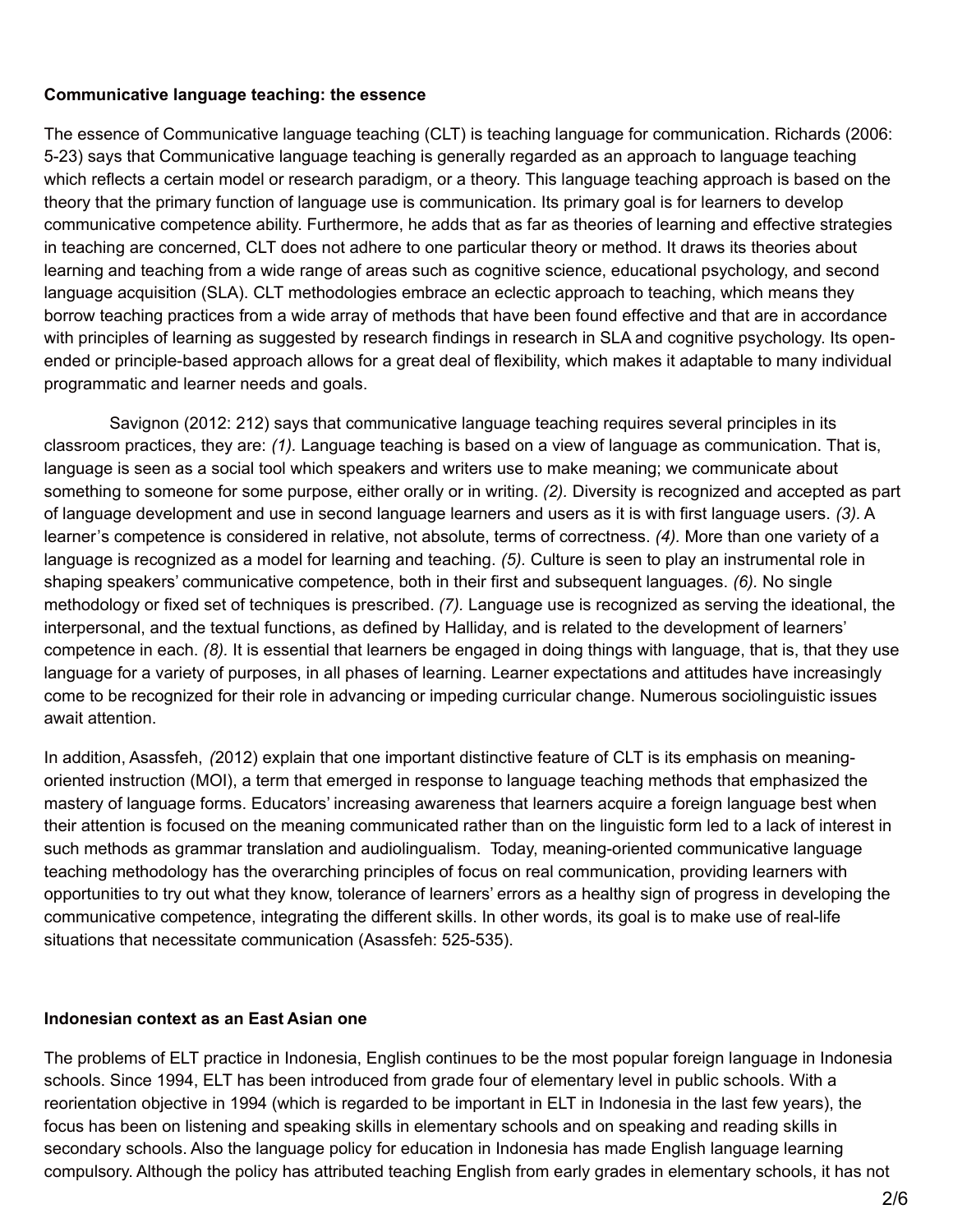been fully implemented largely because of lack of primary teachers both in numbers and skills level. Nevertheless, there has been an attempt in the last ten years to strengthen and improve the ELT through curriculum revision and development as well as decentralization reform (Imperiani, online, p.6). English Language Teaching (ELT) in Indonesian context is obviously explained in Impreriani's abovementioned that the curriculum have been experienced may experimaentation. Besides that, some characteristics can be highlighted to illuminate the ELT in the Indonesian context such as the big class size with arround 40 students and South East Asian students' language learning styles.

Especially interesting is about the big size classroom as a problem, Bruhwiler and Blatchford (2011) say that in many studies of class size effects, teacher characteristics are missing, even though many argue it is not class size that is important but teacher quality. In the present study teachers' effectiveness on the learning progress was assessed while teaching a unit with predefined learning objectives. To measure adaptive teaching competency a multi-method approach was employed. Smaller classes led to higher academic learning progresses, better knowledge of students, and better classroom processes. Adaptive teacher competency remained relevant in smaller classes, that is, class size and teacher quality were independently important. There are several limitations of research on class size effects which have informed this paper. One limitation of most class size research is that effects are examined in relation to academic outcomes and, more recently, in relation to classroom processes, but rarely are the effects of class size and classroom processes systematically examined in the same study. Studies also tend to examine effects at a ''macro'' level, for example, in terms of progress over a whole school year, rather than examine effects of class size in terms of specific curriculum units (Bruhwiler and Blatchford, 2011: 95-108).

About the Indonesian learning style, it might be concluded that Indonesian students learning styles are similar with other East Asian learning styles. Zhenhui (2001) in *Matching Teaching Styles with Learning Styles in East Asian Contexts* states that in East Asia, most students see knowledge as something to be transmitted by the teacher rather than discovered by the learners. At the second place, the teacher-centered classroom teaching in East Asia also leads to a closure-oriented style for most East Asian students. These closure-oriented students dislike ambiguity, uncertainty or fuzziness. Another most popular East Asian learning styles originated from the traditional book-centered and grammar-translation method are analytic and field-independent. The final East Asian preferred learning style is concrete-sequential. Students with such a learning style are likely to follow the teacher's guidelines to the letter, to be focused on the present, and demand full information. They prefer language learning materials and techniques that involve combinations of sound, movement, sight, and touch and that can be applied in a concrete, sequential, linear manner. Oxford & Burry-Stock (1995) discovered that Chinese and Japanese are concretesequential learners, who use a variety of strategies such as memorization, planning, analysis, sequenced repetition, detailed outlines and lists, structured review and a search for perfection.

The implementation of CLT in Indonesia is well representing other East Asian countries in terms of its gap between theory and practices. Liao & Zhao (2001) states that Communicative Language Teaching (CLT) approach has become the prevailing language teaching methodology across the world. Language teachers' application of CLT in foreign language teaching has yet to be explored in past research. The CLT practice is still constrained by the lack of strategies that can be used to make CLT happen in class. For example, some beginning teachers believe that CLT not only can be used to teach the spoken but also the written language. They have created some ideas about using CLT to teach reading and writing activities. Yet, in reality the CLT practice only happens when they speak Chinese for creating the target language environment.

To bridge the theory-practice gap on CLT, Liao (2001) proposed some interesting principle strategies that are relevant to apply in the Indonesian context. The strategies constitute: Teaching should start with listening and speaking, drills on language form should not be excessive, English should be used in class, use of translation should be limited, audio-visual aids like realia, pictures, over-head transparencies, audio-tapes, videos, and computers should be fully utilized, the teacher's role should be a facilitator and helper to guide students to develop effective learning habits, teachers should be aware of the individual differences among students in the learning process, and appropriate encouragement should be given to students to reinforce their initiatives.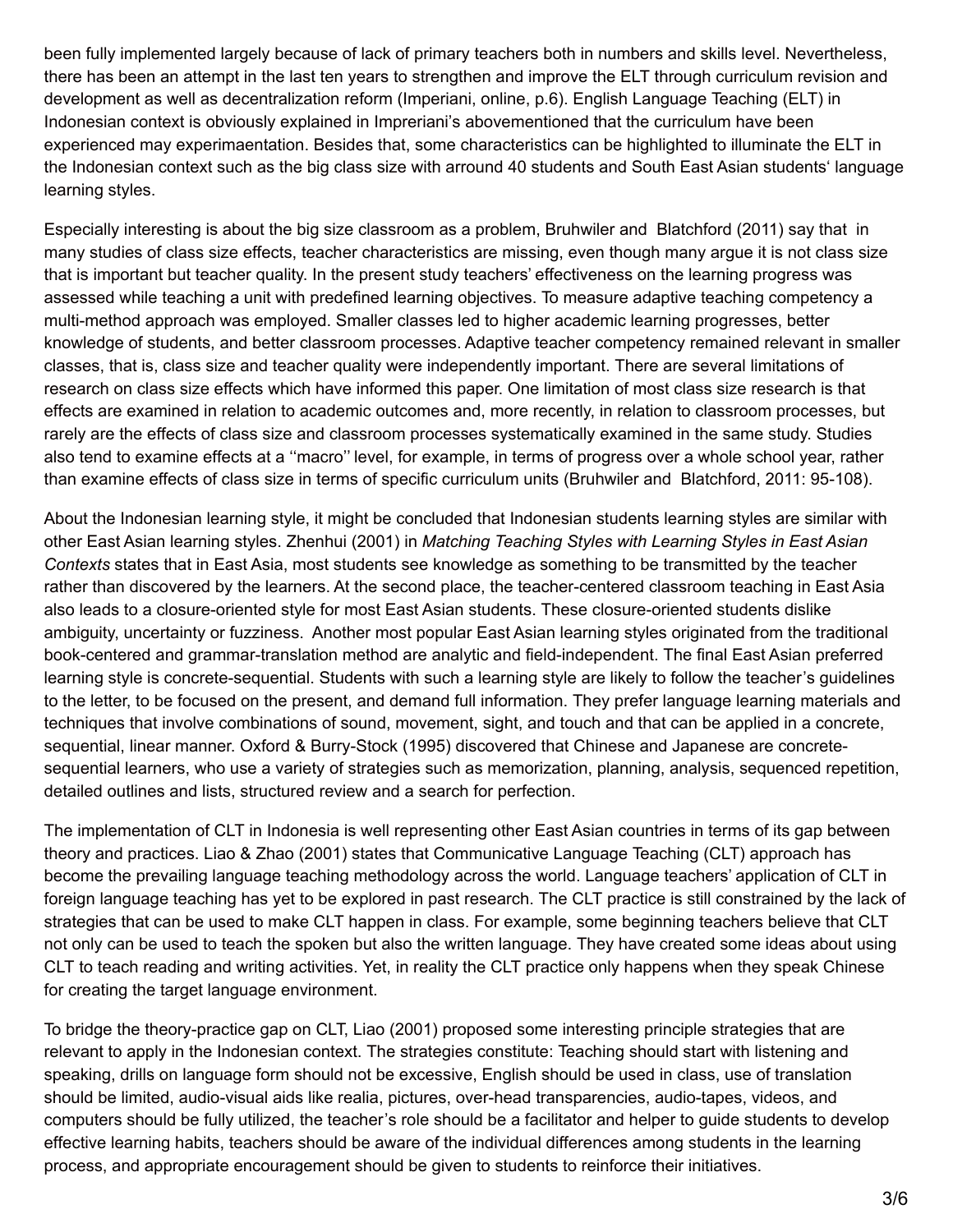## **Audio Lingual Communcative: an Emprical Base**

One of alternatives the writer suggests ia a midified communicative language teaching which is called Audio Lingual Communcative (ALC) approach. This approach is derived from the empirical research and developemnet (R&D) conducted by the writer in 2010. In this developmental project, the writer creates a product consisting of textual learning materials assisted by audio recordings. This development also results in a learning design contained in a teaching manual, which is an integral part of this developmental product. In the learning design contained in the manual, the developer applies a learning strategy which the developer calls the Audio Lingual Communicative (ALC) learning strategy, reflected by the available learning activities.

The ALC learning strategy is an eclectic learning strategy which combines different language learning methods, in particular the Audio Lingual Method with Communicative Language Teaching (CLT) in order to adapt to real situations in the classroom. The real situation in the classroom found by target student observation has shown that classes are composed of at least 40 pupils, the school does not have a language laboratory, teaching materials used were still written exercise-based, and the teacher is still the central figure in learning. One of the reasons that the ALC learning strategy was chosen is because that strategy had been proven successful in China and Vietnam. Both countries have English language learning contexts which are similar to the context of the target students in this development. In 1990, CLT which had been modified with local contexts had been applied in Vietnam and China. In Vietnam, students enjoyed speaking in a large classroom setting, so real communication was directed to answer questions from the teacher in the form of an oral symphony (Rao, 2006; Pham, 2005).

As a learning strategy that combines the Audio Lingual Method with the Communicative Language Teaching (CLT) method, ALC adopts several principles from both teaching methods in the classroom learning praxis. In the Audio Lingual Method, usually a simple laboratory tool which tends to be "audio passive" is used, which stresses listening practice and speaking by way of hearing foreign language expressions using said tool. Using this method stresses the oral skills of speaking and listening.

In the learning practices toward the experimental class used in this development, the ALC strategy applied relies on several principles, among them: 1) giving students the chance to participate in communication by using the language in various activities; 2) keeping the given communicative activities comprehensible and relevant to the students' interests, 3) putting the communicative activities on a gradation, starting from the simplest and moving to the more complex; and 4) integrating the four language abilities of listening, reading, speaking, and writing into the audio-assisted learning. The consequences of those principles are manifested in the learning activities as the following, among others: 1) listening to the audio, imitating it, and demonstrating the conversation together, creating a spoken orchestra in the classroom; 2) demonstrating the conversation in pairs and groups, seated and in front of the class; 3) reading texts, metered verse, poetry, dialogue, and words aloud, together and individually; 4) working in groups, in pairs, and individually on written text practice; and 5) other challenging student-oriented activities.

Field observations have shown that the ALC strategy adopted in the learning design of this developmental product was able to facilitate target students, which are the middle school students in the Ma'arif NU Sidoarjo educational environment, to be actively involved in English language learning. Several of the learning activities above were done well by the students.

The teaching materials were organized by the elaboration model (Reigeluth, 1983) which covers selection, sequencing, synthesizing, and summarizing. Content selection was done by collecting relevant materials for English language learning, taken from various sources, including the Internet, domestic- and internationally-published English language books, dictionaries, children's encyclopedia, and other relevant sources. Sequencing was established by ordering units and sub-units according to the degree of difficulty of the language functions, creating a functional syllabus. Synthesizing was done by keeping the units and sub-units connected with each other. Finally, summarizing was done by showing a vocabulary list at the end of each unit, where students are not only able to find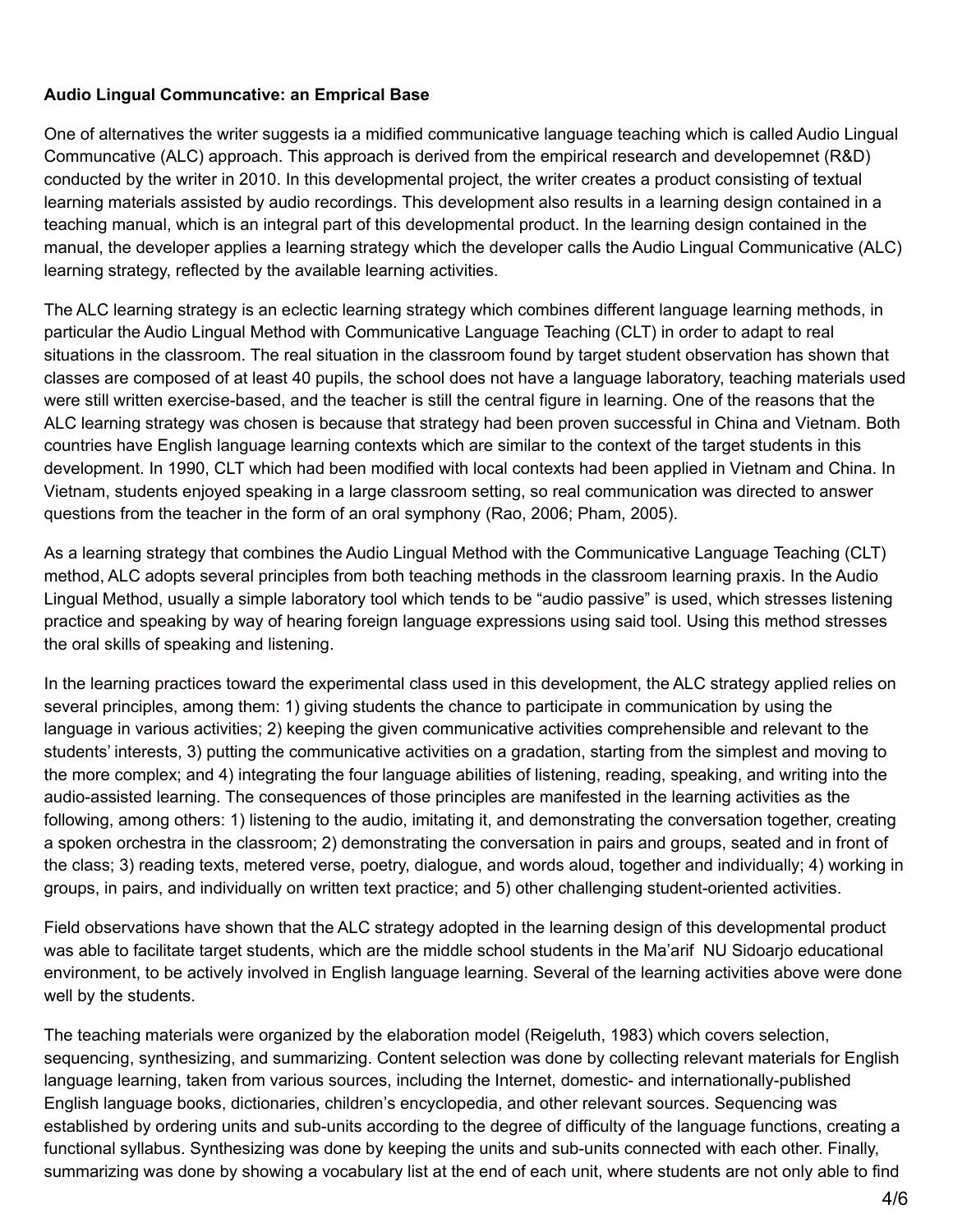out the meanings of words but are also able to construct sentences with them and read them aloud.

Field observations done on the experimental class used in this development show that students can be actively involved in learning through meaningful language activities such as demonstrating dialogue, finding the meanings of words in a dictionary, reading aloud, singing, and reading poetry or metered verse. Meaningful activities can facilitate the achievement of the general goal of learning which is for students to be able to understand the meaning in very simple transactional and interpersonal conversations, to interact with their surrounding environment.

Based on reviews by experts, teachers, and field tests on the developmental product consisting of audio-assisted teaching materials, the result obtained is that the developmental product is proven feasible and can facilitate the achievement of learning goals. Field test results with the experimental class in this development have shown that students' judgment regarding the textual teaching materials shows a percentage of 86.75%, while the audio recordings show 87.19%. Results of the post-test of the experimental class using this developmental product shows a significant difference compared to the control class which used a different learning package. This developmental product, which has been developed and revised based on experiments, has its own unique characteristics compared to other learning devices. Audio Lingual Communicative (ALC) learning strategy which combines the Audio Lingual method with Communicative Language Teaching (CLT), which is applied in the learning design from this development, can be concluded as the proper strategy for the English language learning context in the middle schools of the LP Ma'arif NU Sidoarjo environment. The selection of the ALC learning strategy was based on the eclecticism philosophy which combines several foreign language principles and learning methods, adjusted to student context.

### **Conclusion**

There are several constraints which are becoming obstacles of the CLT implementation in Indonesia. The implementation problem of CLT in Indonesia is that the approach in is always not appropriate with Indonesia socio cultural context. An empirical base which is called audio lingual communicative could be an alternative in modifying the CLT to be fitting to the Indonesian context. The strategies suggest an eclectic learning strategy which combines different language learning methods, in particular the Audio Lingual Method with Communicative Language Teaching (CLT) in order to adapt to real situations in the classroom. As a learning strategy that combines the Audio Lingual Method with the Communicative Language Teaching (CLT) method, ALC adopts several principles from both teaching methods in the classroom learning praxis. In the Audio Lingual Method, usually a simple laboratory tool which tends to be "audio passive" is used, which stresses listening practice and speaking by way of hearing foreign language expressions using said tool (Adi, 2010, 2011).

#### **References**

Adi, Sugeng S. 2010. Pengembangan bahan ajar tekstual berbantuan rekaman audio bagi siswa kelas VII SMP/MTs di lingkungan Lembaga Pendidikan Ma'arif NU Sidoarjo. Unpublished Dissertation. Postgraduate Program, State University of Malang

Adi, Sugeng S. 2011. Communicative language teaching: is it appropriate for Indonesian context? *International Journal of Educational Technology and Distance Learning*. Vol. 8, Number 11, December 2011. Online. ([http://www.itdl.org/Journal/Dec\\_11/Dec\\_11.pdf](http://www.itdl.org/Journal/Dec_11/Dec_11.pdf), retrieved January 2, 2012)

Asassfeh, Sahail M. 2012. Communicative Language Teaching in an EFL Context: Learners'Attitudes and Perceived Implementation (pp. 525-535). *Journal of Language Teaching and Research*, Vol. 3, No. 3, May 2012

Baker, Will. 2008.A Critical Examination of ELT in Thailand : The Role of Cultural Awareness. *RELC Journal.*Vol. 39, No. 1, 2008. Online. [\(http://rel.sagepub.com/content/39/1/131](http://rel.sagepub.com/content/39/1/131 retrieved October 2) retrieved October 2, 2011)